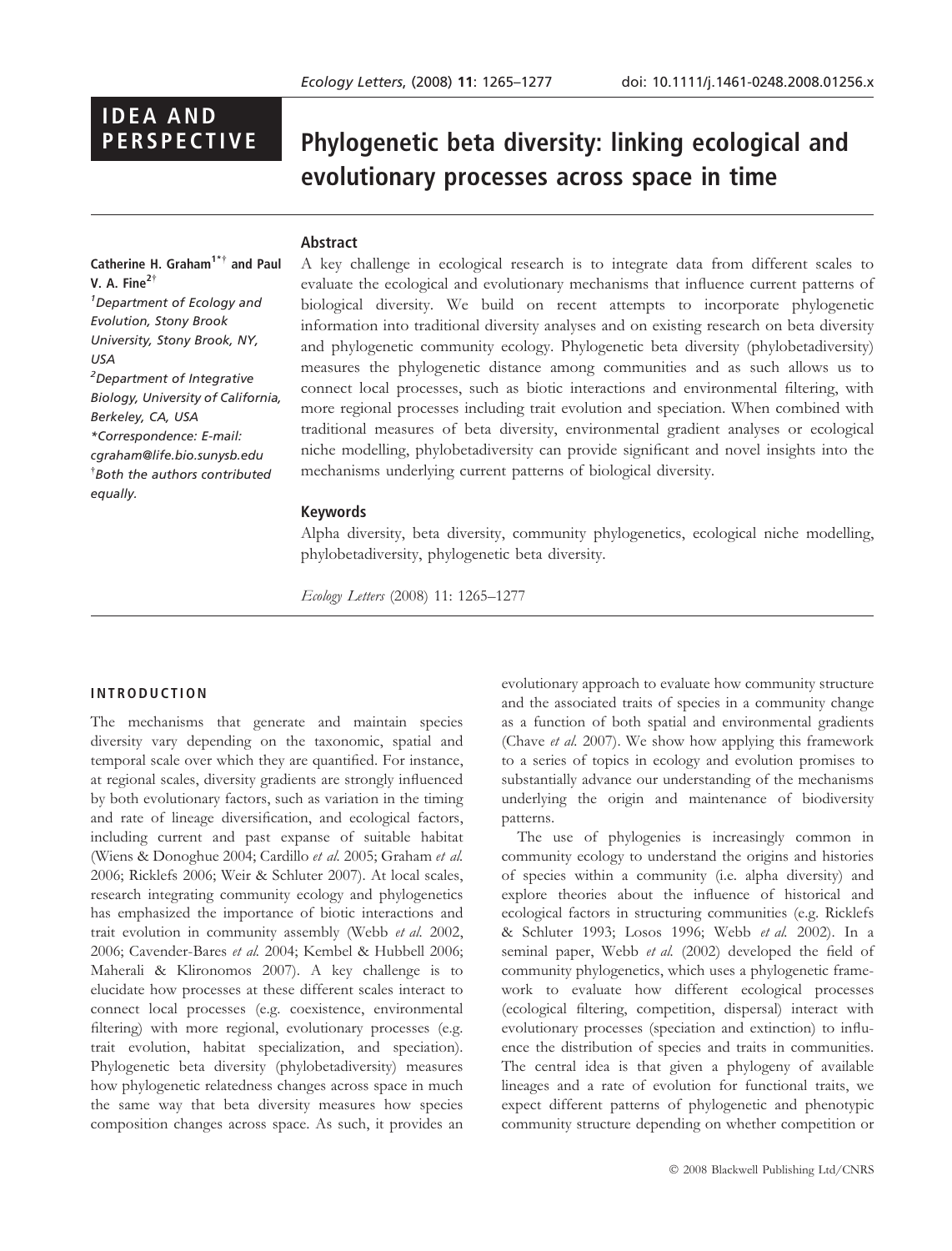ecological filtering is the primary driver influencing community assembly (Webb et al. 2002). For example, cooccurring oaks in Florida are phylogenetically overdispersed, suggesting that competition among close relatives (and/or ecological speciation) restricts close relatives from inhabiting the same local communities (Cavender-Bares et al. 2004,

2006). Beta diversity (often referred to as turnover) is the change in species composition across geographic space (Whittaker 1960, 1972) and can be calculated many different ways (Koleff et al. 2003). The concept has been used extensively in ecology to study a variety of phenomenon such as the relationship between local and regional diversity, or the relative importance of current or historical environmental factors influencing species turnover (e.g. Tuomisto et al. 2003; Qian et al. 2005; Graham et al. 2006; Qian & Ricklefs 2007). While beta diversity effectively captures the amount of overlap in species composition between sites (habitats, geographic regions), it does not provide information about how deep in evolutionary time these lineages have been separated, which can provide very different insights about the ecological, historical and evolutionary processes that structure communities (Chave et al. 2007; Hardy & Senterre 2007). For example, the temperate tree floras of East Asia, western North America, eastern North America and Europe have almost no tree species in common, and thus each has a beta diversity of one compared with the other three (i.e. the maximum amount of species turnover between regions if compositional dissimilarity is calculated). However, from a more evolutionary perspective, the regions are not equally dissimilar, and can be compared in terms of their relative phylogenetic similarity which is dependent on connectivity among regions combined with speciation and extinction within each of the four regions (Latham & Ricklefs 1993; Qian 2001; Donoghue & Smith 2004). Comparing the regional phylogenies of each of these four tree floras affords the opportunity to address additional questions beyond simply how many genera or families overlap between two different regions. For example, phylobetadiversity can elucidate which lineages are driving turnover patterns between regions and during which time periods, or provide insight regarding the relative importance of in situ diversification vs. differential extinction in driving patterns of extant diversity and species compositions.

Research in community phylogenetics and beta diversity provides a fundamental advance in our understanding of how evolutionary and ecological factors interact to influence current patterns of diversity across broad spatial scales. We believe that extending these fields to include a phylogenetic component of beta diversity will allow us to rigorously evaluate how biotic interactions, phylogenetic constraints, current and past geographic isolation and environmental gradients interact to produce observed patterns of diversity, effectively unravelling the relative importance of processes acting across spatial scales. In this essay, we describe how to measure phylobetadiversity and explore how phylobetadiversity extends current approaches in community ecology and phylogenetics. We then show how current topics in ecology and evolution, such as ecological neutral theory, community structure and speciation could benefit from considering the phylogenetic component of beta diversity. The greater availability of well-resolved, and comprehensive phylogenetic data for many organisms will continue to afford a more rigorous examination of the phylogenetic basis of turnover of species composition across space and time, an approach that we argue, will provide many new insights into fundamental questions about the distribution of diversity.

# PHYLOBETADIVERSITY: DEFINITION, MEASUREMENT AND COMPARISON TO CURRENT APPROACHES

Phylobetadiversity can expand on two dimensions of biodiversity research, time and space, which are important foci of macroecological and biogeographical theory. Phylobetadiversity is beta diversity with a temporal dimension; defined as the phylogenetic distance (branch lengths) between samples of individual organisms between any two sites on the planet. The beta diversity and phylobetadiversity between two sites would be exactly the same if every species in the regional pool were equally related to every other one (a giant star-phylogeny). However, this is not likely given that populations and species have different ages of common ancestry and divergent histories. Moreover, in analogy with beta (change in species composition across space) diversity, phylobetadiversity quantifies how phylogenetic relationships among species change across space. As such, phylobetadiversity extends research on phylogenetic community assembly (i.e. Webb et al. 2002) and geographic mapping of phylogenetic diversity (e.g. Soutullo et al. 2005; Davies et al. 2007; Forest et al. 2007) by explicitly quantifying the change in phylogenetic patterns across geographic space, often as a function of environmental gradients and geographic barriers.

## A hypothetical example

Imagine two islands, each of which contains two habitat types, wet and dry forest (Fig. 1a) where samples of palm community composition are taken from each habitat type in each region. By exploring the different combinations of dispersal limitation and niche conservatism or lability at the extremes, we present five hypothetical clade types which reflect the relative influence of geographical and ecological (habitat) factors that drive patterns of phylobetadiversity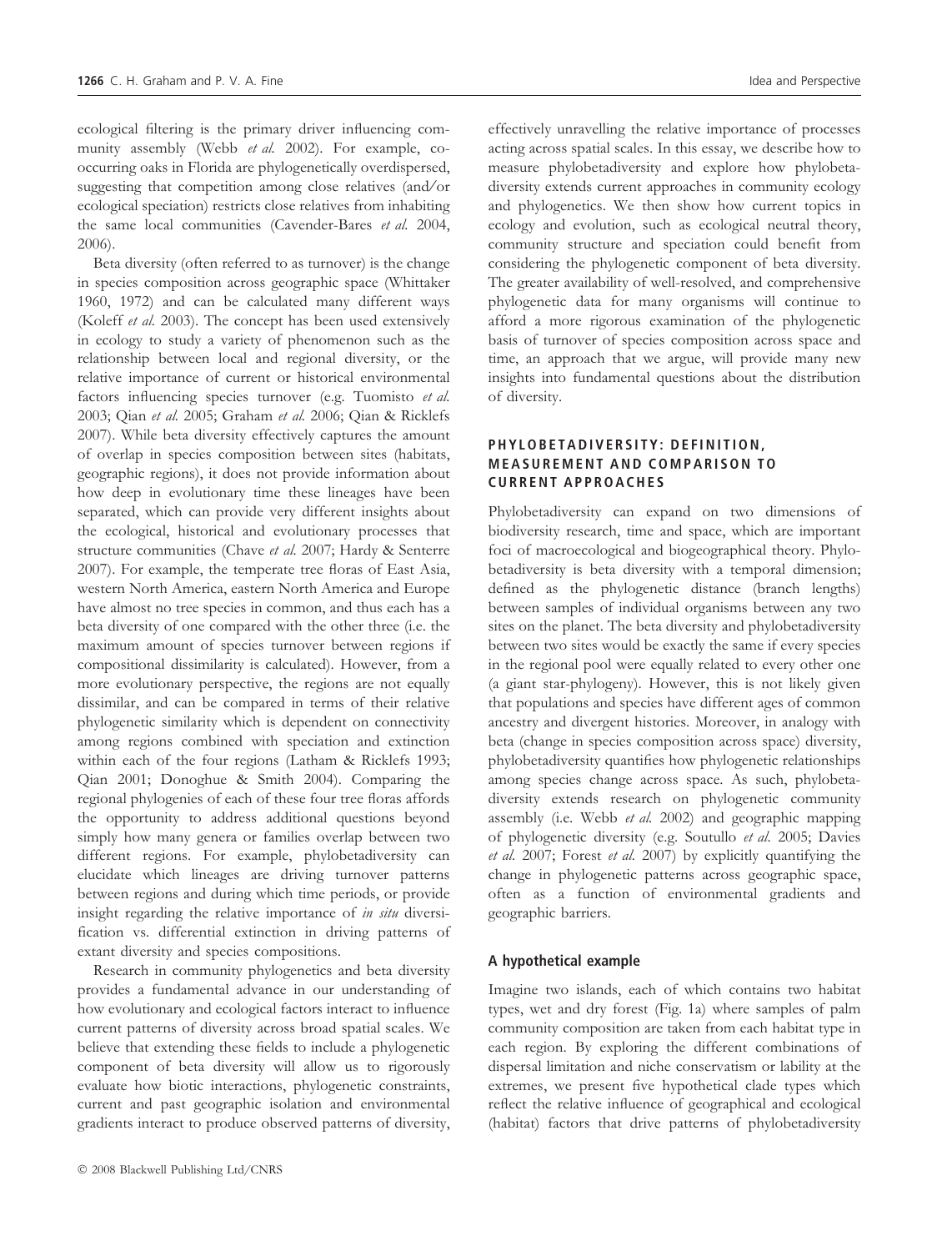(Fig. 1b). Note that clade type 5 is not structured by geography or habitat, and thus represents a null expectation. If lineages are structured by geography (dispersal limitation) there should be large phylobetadiversity values between islands regardless of habitat affinity (Fig. 1c, clade types 1– 3), whereas lineages with high dispersal abilities should have low or random phylobetadiversity between islands (Fig. 1b, clade types 4 and 5). If lineages exhibit phylogenetic niche conservatism we expect species to sort by habitat (Fig. 1b clade types 1, 2, and 4), whereas if niches are labile, closelyrelated species are predicted to exist in different habitats (Fig. 1b clade type 3). We acknowledge that clades in nature are not likely to be as clearly diagnosable as the five clade types depicted in Fig. 1b, nonetheless, the extent to which phylobetadiversity patterns differ from clade type 5 with increasing geographic scale (the y-axes in Fig. 1c) and increasing environmental heterogeneity (the difference between within-habitat and between-habitat lines along the x-axes in Fig. 1c) allows one to investigate the extent to which niche conservatism vs. lability, and dispersal limitation are operating within the region of interest.

Our example is simplistic: only two habitats exist, geographic regions (island) are isolated, no species are found in more than one habitat or more than one island, and no samples were taken along more subtle gradients (i.e. along an elevation gradient in the mountain). In nature we are confronted with difficult-to-delineate communities that interact in complex ways across environmental gradients and geographic distance. Because of this complexity, as we will argue in the next section, measures of phylobetadiversity offer additional insight into community assembly beyond what are offered by traditional approaches that incorporate only beta diversity, phylogenies or community phylogenetic structure.

# Phylobetadiversity and related approaches in phylogenetics and community ecology

#### Phylobetadiversity and phylogenetic community ecology

Phylogenetic community ecology explores how historical and ecological factors interact to structure local communities (Webb et al. 2002, 2006). Nonrandom patterns of phylogenetic structure can result from environmental filtering (phylogenetic clustering when traits are conserved) or biotic interactions, including competitive exclusion as well as attack from natural enemies (phylogenetic overdispersion when traits are conserved). In Fig. 1, one could imagine that communities within habitat types might be experiencing competitive interactions, such that close relatives would not be found in the same community. Yet, this pattern of overdispersion would only be apparent if the null model was based on a narrowly defined species pool (i.e. only the palms from one island and/or one of the habitat types) – using a reference pool of all of the palms found on island 1 and island 2 obscures this pattern. If one is interested in investigating whether competitive interactions are causing phylogenetic overdispersion at the local scale, it is critical that an appropriate species pool be used (Cavender-Bares et al. 2006; Swenson et al. 2006). This highlights the scale problem inherent in community phylogenetic structure studies. Researchers have overcome this difficulty by evaluating the influence of scale on patterns of clustering vs. overdispersion at progressively larger spatial extents (i.e. based on some neighbourhood around a given community) and evaluating variation in phylogenetic community structure across these extents (Cavender-Bares et al. 2006; Kembel & Hubbell 2006; Kraft et al. 2007).

Phylobetadiversity offers a complementary approach to phylogenetic community assembly. Investigating phylobetadiversity comparisons along a continuous spatial scale will remove the subjectivity that is introduced when investigators define their communities by steadily increasing spatial scales. For example, at a small spatial scale, competitive exclusion (or attack by natural enemies) that limits coexistence by close relatives within a community should result in low phylobetadiversity measures coupled with high beta diversity measures between communities of a similar habitat type. When studying how species composition changes across space either from a species or phylogenetic perspective a researcher can choose communities to explicitly control for the distance among communities and the type of environmental conditions within and between communities (see Quantifying phylobetadiversity below). By capturing how relatedness of communities varies from point to point across a specific landscape, the study of phylobetadiversity allows one to ask where in geographic space is there signal in phylogenetic turnover? rather than the more abstract what is an appropriate community size and do we have clustering or overdispersion in that community? What is unique about phylobetadiversity is that, by retaining pairwise information, it allows one to pinpoint in space where patterns of community structure change. As a result, changes correlated with geographical features, or environmental gradients, are more readily identified than when communities are simply pooled across multiple spatial extents.

#### Phylobetadiversity in relation to spatial and taxonomic scale

It is well established that ecological and evolutionary processes may influence community composition at different scales. For example, phylogenetic structure is often hierarchically nested (clustering at the plot level, overdispersion at the community level and clustering again at the regional level, Cavender-Bares et al. 2006). As discussed above, this structure can be detected by conducting phylobetadiversity comparisons at increasing spatial scales,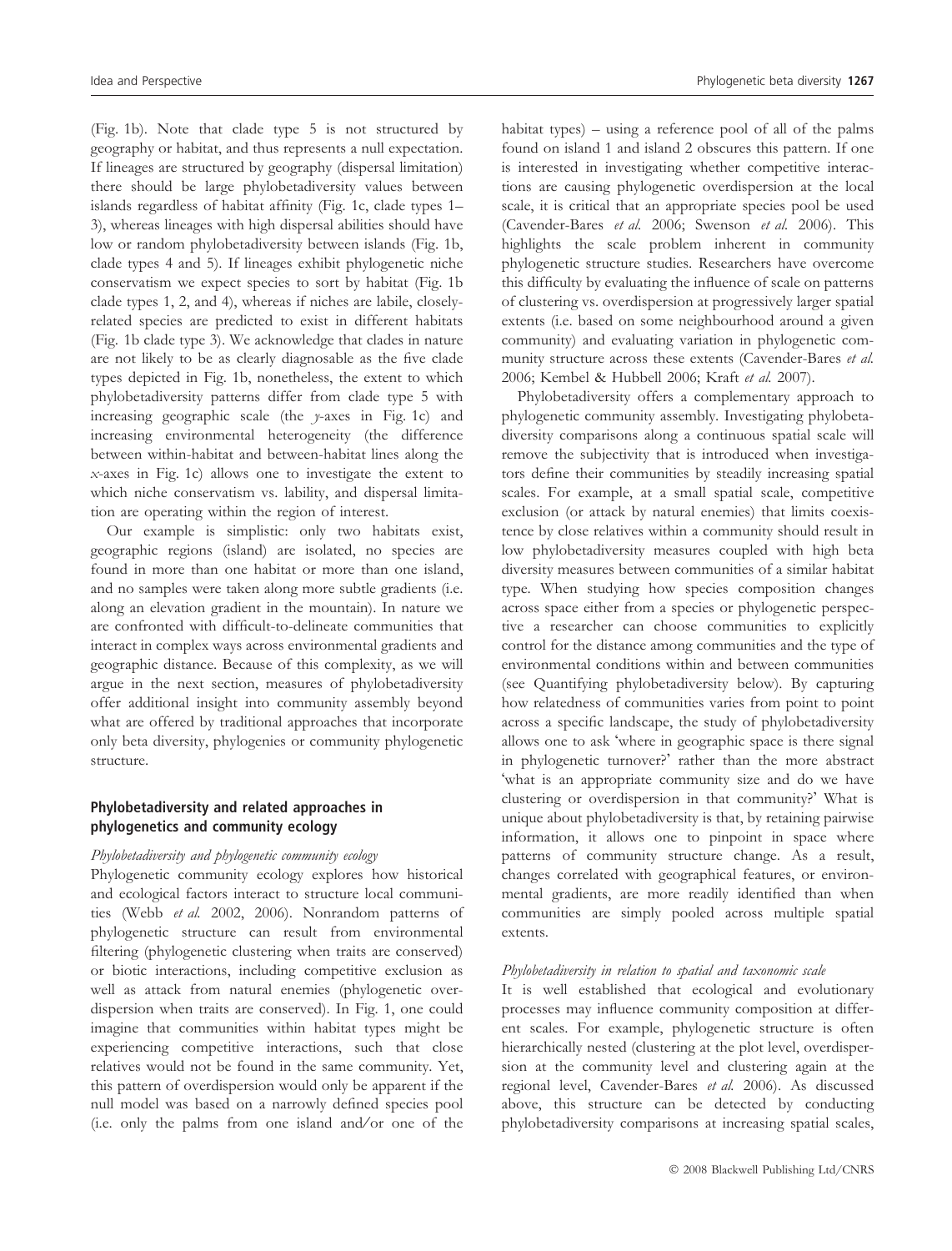and by including a wide variety of environmental variables. To be effective, such analyses should cover a spatial scale appropriate for the research question at hand. For example, many comparisons within small spatial scales are unlikely to be informative for studying mechanisms such as speciation, because for most organisms (but not all) speciation and extinction are a result of regional, not local, processes (Ricklefs & Schluter 1993; Ricklefs 2004). In the study of such processes, sampling should limit the overlap in species composition between all the communities sampled (i.e. maximize beta diversity). It is also possible to use phylobetadiversity analyses to determine the scale (either spatial or environmental) where patterns change from being clustered to being overdispersed. Thus, phylobetadiversity analyses allow one to investigate the specific geographic scale where changes in patterns of community phylogenetic structure occur for any group of lineages, or a range of environmental variation in a region.

Phylobetadiversity approaches are particularly powerful if there are concordant patterns of geographic structuring or niche conservatism that result in ecological structuring among the *many clades* within the two communities being sampled. Strong concordance within distantly related lineages may indicate a common mechanism of community assembly and/or speciation at a regional scale (Avise 2000; Carstens et al. 2005). Alternatively, it is possible that if some

of the clades have geographic structure and others have ecological structure, then a random pattern of phylogenetic diversity could result that will mirror the null expectation that geography and ecology play no role in phylogenetic relatedness. This random result may be caused by the taxonomic scale of the analyses and should be further explored by narrowing the taxonomic scale of analysis by picking focal clades from the community-wide sample (Cavender-Bares et al. 2006; Kembel & Hubbell 2006; Swenson et al. 2006). More broadly, studies of focal clades will be more likely to identify the influence of recent speciation, but will suffer from low statistical power if there are only a few species sampled. In contrast, large clades (encompassing larger numbers of species) are less likely to be well-resolved and as a result will not yield insight into patterns of recent speciation, but instead are likely to provide information about regional speciation, extinction, and biogeographical patterns from older time periods.

Phylobetadiversity and mapping habitat characteristics onto phylogenies A phylobetadiversity approach can complement phylogenetic analyses of niche conservatism vs. lability and dispersal limitation. In phylogenetic analyses a trait is generally assigned a single value (i.e. a mean) and mapped onto a phylogeny (but see Felsenstein 2008). While this approach is straightforward and may provide sufficient

Figure 1 (a) Two islands, separated by 100 km of open ocean. Each island has a small mountain range in its centre, creating a rain shadow. Red areas represent dry forest, blue areas represent wet forest. In each island, community samples of all palm trees have been conducted at four one-hectare sites, two in each habitat type, separated by 25 km. Island 1 has been sampled four times, site a and site b in dry forest, and site c and site d in wet forest. Island 2 has been sampled four times, site e and site f in dry forest, and site g and site h in wet forest. (b) Hypothetical phylogenies of the palms from Island 1 and Island 2, exploring different combinations of geographical and ecological (habitat) structure. For simplicity, all species are restricted to only one habitat type and only one island, so all five of the phylogenies exhibit some degree of dispersal limitation and niche conservatism at the level of species. Clade type 1 is primarily structured by geography, and secondarily structured by habitat. Clade type 2 is primarily structured by habitat and secondarily structured by geography. Both of these clades exhibit niche conservatism with respect to wet and dry forest, and dispersal limitation with respect to island. Clade type 3 is structured by geography but not habitat and exhibits niche lability and dispersal limitation. Clade type 4 is structured by habitat but not by geography and exhibits niche conservatism but no dispersal limitation. Clade type 5 exhibits random structure with respect to geography and habitat and is the basis for the null expectation for the phylobetadiversity graphs in part C. For each hypothetical phylogeny, see Table in part D to see what pattern of community phylogenetic structure would arise in each site, and the graphs in part C for phylobetadiversity measures among sites of similar habitat type and between habitats, within and between islands. (c) Phylobetadiversity measures among sites of similar habitat type (red lines indicate comparisons among dry forest sites, blue lines indicate comparisons among wet forest sites) and among divergent habitat types (purple dashed lines indicate comparisons among wet and dry forest sites). The x-axes represent spatial scale, and smaller values on this axis represent within island comparisons. The horizontal line in the graphs are the null expectation of phylobetadiversity among sites given no geographic or ecological structure (see clade type 5). Points below the line indicate lower than expected phylobetadiversity and points above the line indicate higher than expected phylobetadiversity. For this example, site comparisons are presented as either between habitat types or within habitat types, but this kind of analysis could also be undertaken comparing sites with low vs. high variance in a particular environmental variable (with respect to region-wide sampling). (d) A Table showing for each site, a–h, the habitat type and the species of palms sampled in each site. For example, site 'a' contains a random sample of all dry forest palms found in Island 1 (see part B). On the right, the table shows what the pattern of community phylogenetic structure within each site, depending on what clade type the palms belonged to (see part B). Big 'C', strong phylogenetic clustering (the sample of species is more closely related than a random expectation); little 'c', weak phylogenetic clustering; r⁄ o, random patterns and ⁄ or phylogenetic overdispersion (the sample of species within a community is less closely related than a random expectation; see Webb et al. 2002). Note that for clade types 1-4, all community samples are predicted to exhibit phylogenetic clustering.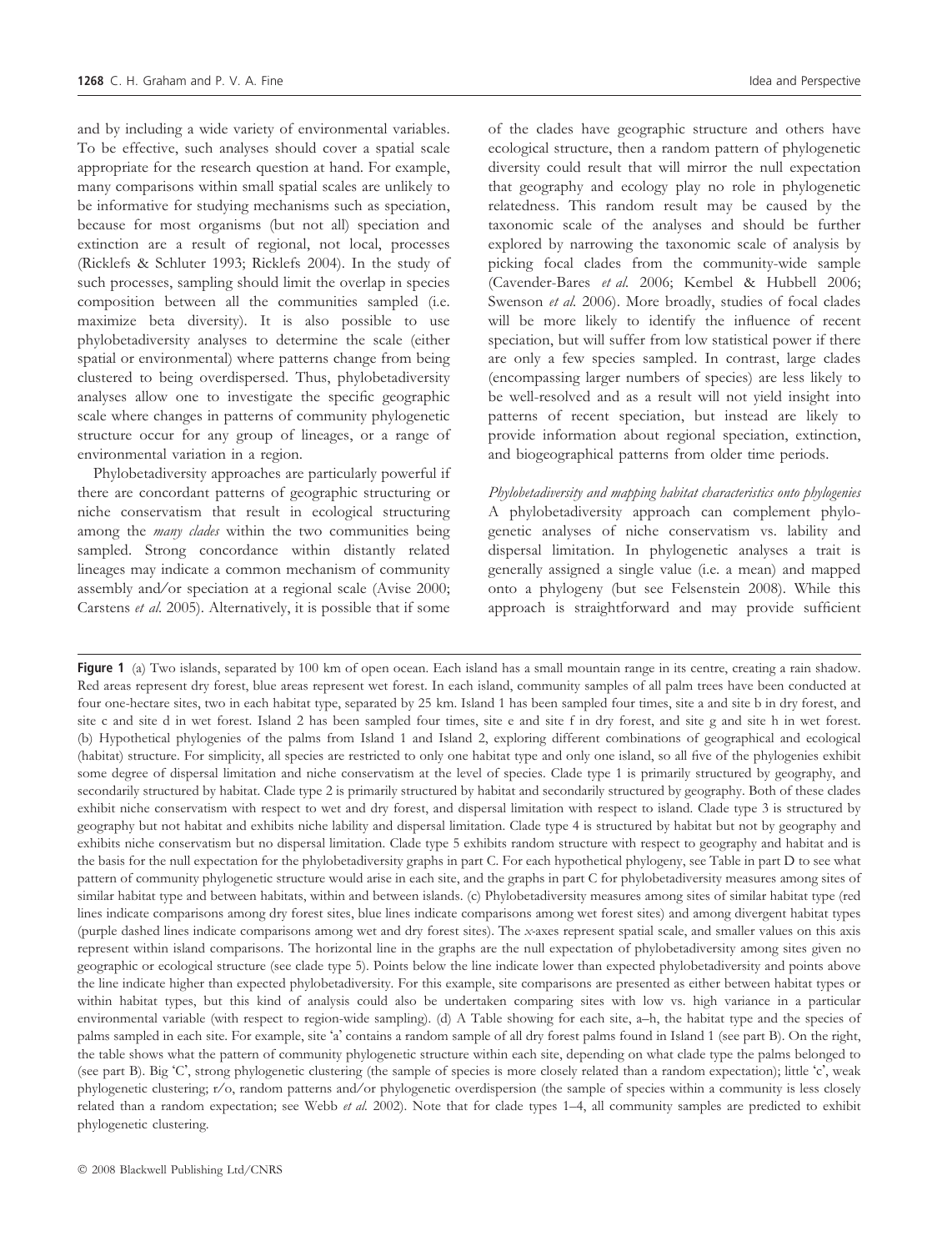insight into the trait in question, it can also be misleading. For example, a species with a broad range of environmental tolerances could have an average trait value similar to that of the species possessing a narrow range of tolerance leading to the conclusion that the niches inhabited by the two species are similar. As an example, in a study of Burseraceae trees and habitat specialization in the Western Amazon, Fine et al. (2005) found that about three quarters of the species were restricted to a single soil type, while the rest could be found in two different soil types. When soil type (or a continuous trait such as the range of nutrient availabilities in which a tree species grows) is mapped onto a phylogeny, only a single summary value is used and the potential variation around that average is ignored. Phylobetadiversity analyses performed across relevant environmental gradients within the geographic range of a clade can accommodate all of the within lineage variation. Trait conservatism can then be assessed in finer detail where lineages differ in the range of soil types (or nutrient availabilities) in which they are found. Phylobetadiversity comparisons between sites with different nutrient availabilities (i.e. comparing the dashed line and the solid lines in Fig. 1c) will be divergent if trait conservatism





Between wet and dry forest sites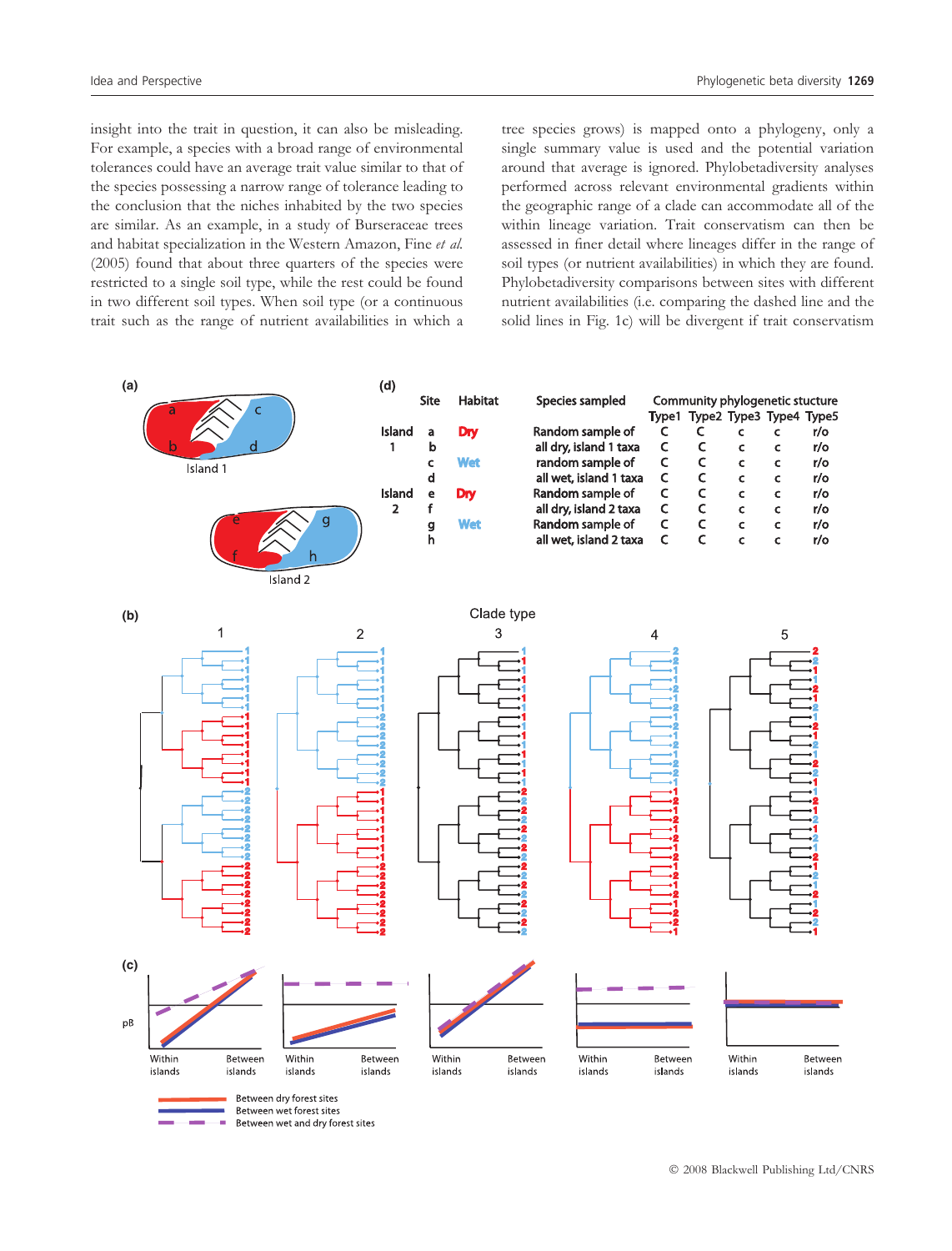|                                 | Lower beta diversity                                                      | Null beta diversity                                                                                                 | Higher beta diversity                                                                                                              |
|---------------------------------|---------------------------------------------------------------------------|---------------------------------------------------------------------------------------------------------------------|------------------------------------------------------------------------------------------------------------------------------------|
| Lower $phy\beta$<br>diversity   | Widespread species (similar species)<br>composition between sites)        | Random pattern of geographic<br>distributions with respect to<br>species composition                                | High proportion of small ranged species,<br>most of them Neoendemics (lower-than<br>expected average divergence times)             |
| Null phy $\beta$<br>diversity   | Random pattern in phylogeny with<br>respect to geographic structure       | Random pattern of geographic<br>distribution with respect to<br>species composition and<br>phylogenetic relatedness | Random pattern in phylogeny with<br>respect to geographic structure                                                                |
| Higher phy $\beta$<br>diversity | Probably impossible<br>Given a low B, phy $\beta$ should always<br>be low | No spatial pattern in species<br>distributions                                                                      | High proportion of small ranged species,<br>most of those are Paleoendemics<br>(higher than expected average)<br>divergence times) |

Table 1 Expected variation in beta diversity and phylobetadiversity values resulting from different range sizes and ages of species across two communities at two sites

Sites are separated by a relatively large geographic distance such that widespread species may be found in both sites, but those with small distributions (i.e. endemics) are only in one site. A null expectation of beta diversity can be generated by using species composition data from many sites within the region where the two sites are located. The null expectation for phylobetadiverisity requires a phylogeny of the larger regional species list from which subtrees are generated that reflect the species composition at a give site. Phyß diversity, phylogenetic beta diversity.

with respect to nutrient availability is common in these trees, and will be similar if these traits are labile.

#### Beta diversity and phylobetadiversity

Beta diversity and phylobetadiversity considered in tandem can allow us to better detect the processes structuring communities. Table 1 demonstrates how the two measures can be combined to make inferences about what processes influence variation in communities across geographic space. If most species that occur at the two sites are wide-ranging, indicating ample opportunity for dispersal, we expect both beta diversity and phylobetadiversity to be lower then the null expectation (see Table 1). In the case that the species composition exactly matches between the two sites, phylobetadiversity values will match beta diversity values. In contrast, when there is little or no opportunity for dispersal between two sites and/or differential extinction resulting in entire clades disappearing from one region, both the high beta diversity and high phylobetadiversity is expected. This pattern indicates that the communities found in two sites contain species that come from lineages with long-standing and disparate evolutionary histories. This could occur if the two sites encompass such different abiotic environments that species and their close relatives (perhaps even whole lineages) have evolved traits that preclude them from occurring in both sites. Alternatively, if the sites have a high proportion of small-ranged species, most of which are neoendemics (lower-than expected average divergence times) phylobetadiversity should be low and beta diversity relatively high with respect to the null model. This could occur if traits that confer habitat specialization are evolutionarily labile, and neoendemics are habitat specialists that have close relatives in divergent environments within a region.

# Quantifying phylobetadiversity

### Metrics to calculate phylobetadiversity

Phylobetadiversity can be calculated in different ways. Two recent studies have used analogous population genetic measures, such as  $F_{\rm st}$ , which estimate the amount of allelic diversity within and among populations (Chave et al. 2007; Hardy & Senterre 2007). Hardy & Senterre (2007) and Chave et al. 2007 extended additive partitioning methods developed using species data to evaluate phylogenetic diversity in terms of both alpha-diversity and beta-diversity components. Both of these methods calculate the divergence time (branch lengths) between each pair of taxa and sum this difference among all possible pairs and use this continuous variable in the Simpson index, a traditional index for calculating beta diversity. Classic metrics to measure similarity between communities, such as the Jaccard or Sorenson's index also could be explored (Magurran 2004). These metrics are calculated as the ratio of shared species to total species. In phylogenetic terms, this metric could be calculated as the total branch length covered by shared species relative to the total branch length covered by all species in both communities (Ferrier et al. 2007; Bryant et al. in press). In addition, Phylocom (Software for the Analysis of Phylogenetic Community Structure and Character Evolution, with Phylomatic; Webb et al. 2007, 2008) provides metrics to measure phylogenetic distance between samples by calculating either the mean branch-length distance for all possible pairs of taxa in one sample to the other or the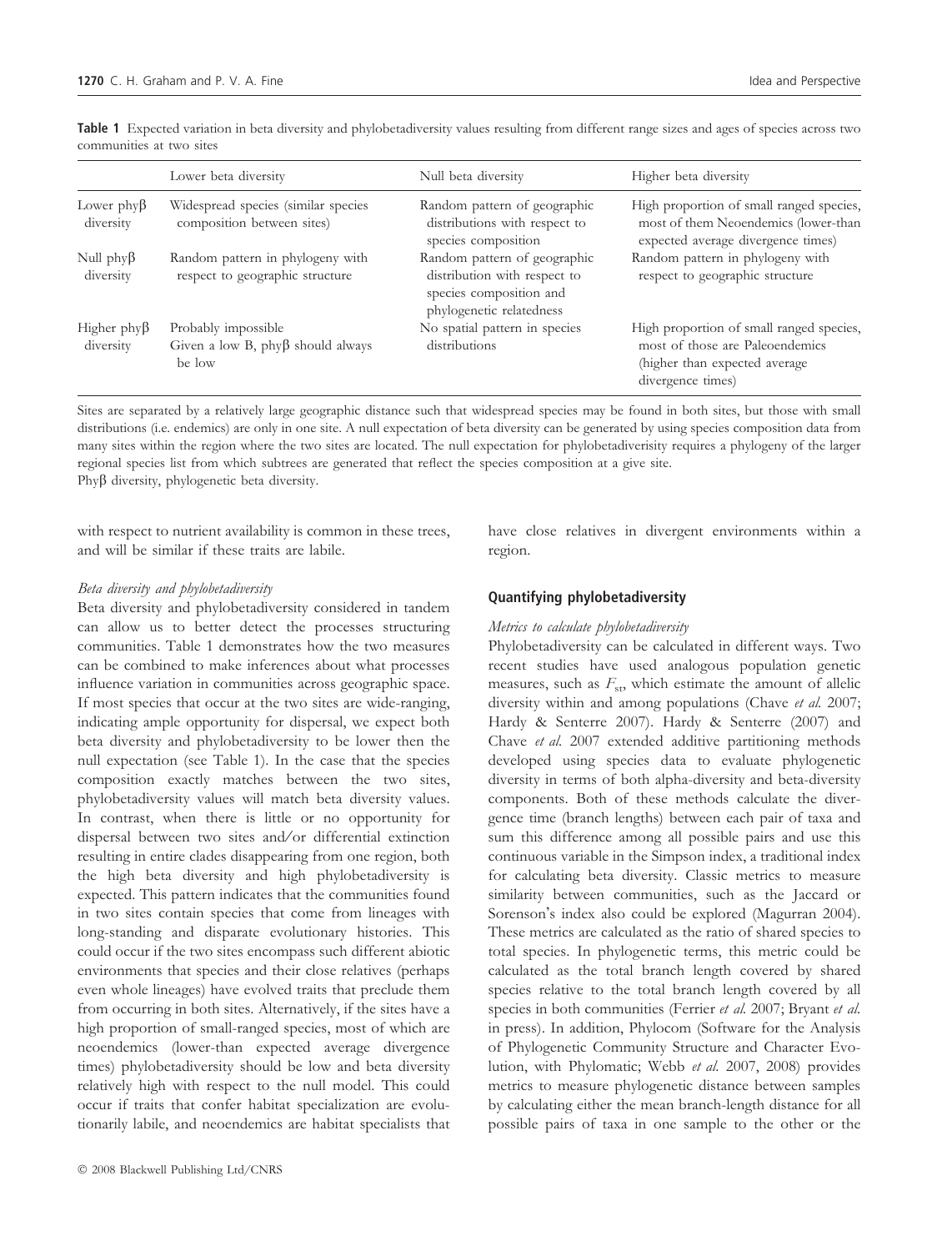nearest neighbour distance among samples. Future simulation studies are required to compare the relative utility of each of these approaches and the influence of a variety of different phylogenetic patterns. For instance, a community that included species from a phylogeny that had both very old and young species could result in uneven branch lengths in a community phylogeny pool a in higher probabilities of finding phylogenetic clustering at local scales (Kraft et al. 2007). This phenomenon should increase phylobetadiversity measures among sites as spatial scale increases.

#### Testing for significance and environmental variables

There are various ways to construct a null model to determine if patterns of phylobetadiversity are different than a random expectation. Null models will be subject to the many caveats inherent in studies of phylogenetic structure of local communities because differences in individual abundances, and spatial and taxonomic scale can affect the statistical power of the analyses (Gotelli 2000; Cavender-Bares et al. 2006; Kembel & Hubbell 2006; Kraft et al. 2007). Further, models will vary in complexity to account for a range of factors that can limit the species composition of a particular community. The simplest null model first produces a distribution for community composition based on 1000 random draws from an overall species pool, and then calculates a matrix of pair-wise phylogenetic distances among communities. Such models may be overly simplistic because spatial autocorrelation in species ranges is not accounted for. A distance decay null model, similar to that formulated for beta diversity by (Condit et al. 2002) accounts for dispersal limitation but assumes that species are functionally equivalent with respect to changes in environmental variables. Thus, according to this null model, communities that are closer together in space should be more similar phylogenetically than those that are further apart.

The distance decay null model can be further developed by incorporating environmental heterogeneity or topographic barriers which may supercede distance decay. This ecological decay null model is analogous to distance decay but species range limits would be correlated with environmental variables, which are expected if traits corresponding to that particular environmental variable are phylogenetically conserved. Alternatively, barriers such as mountains or rivers my influence range limits instead of, or in addition to, geographic distance (Chave et al. 2007). These types of null models are especially important if organisms are restricted in their ecology to some environmental (abiotic and biotic) conditions or in their dispersal as a result of geographic barriers. There are situations where we expect environmental heterogeneity to have a strong spatial structure, such as discrete habitat types arranged as islands with either water or non-suitable habitat in intervening areas. In these cases the influence of distance vs. ecological decay might be scale dependent since we expect both to influence phylobetadiversity between habitat types, but distance decay should influence turnover within habitat types. Organisms that exhibit significant departure from an ecological decay null model can be considered to exhibit trait lability with respect to that particular environmental variable.

To evaluate the correlation between phylobetadiversity and environmental suitability or geographic factors either a Mantel test or generalized dissimilarity model (GDM) can be used (Legendre & Legendre 1998; Ferrier et al. 2007). In both these methods a site X site matrices of phylogenetic distance are correlated with geographic distance, current or historic environmental variables. Generalized dissimilarity modelling (Legendre & Legendre 1998; Ferrier et al. 2002, 2007; Ferrier & Guisan 2006) should theoretically be more informative than a Mantel test because it can capture nonlinear responses to the environment that represent ecologically realistic relationships between dissimilarity and ecological distance (Ferrier et al. 2007). Species environment interactions are more often unimodal than linear (Gauch 1982). Further, a linear model assumes that the rate of turnover in species composition or phylogenetic distance is constant along an environmental gradient, while a nonlinear method allows for non-constant rates of turnover, a pattern more common in empirical studies (e.g. Oksanen & Tonteri 1995; Simmons & Cowling 1996). For example, a Mantel test would fit a linear relationship between phylogenetic dissimilarity and rainfall, which assumes a change in precipitation of 200 to 500 mm year<sup>-1</sup> is the same as  $4000$ to 4300 mm (where in reality the former is likely a much larger change from an ecological perspective), but a generalized dissimilarity model would capture this variation by fitting a nonlinear relationship. While this example is demonstrative and simplistic (a log transformation could clearly be applied to linearize the data), there are many cases in ecological research where it is not possible to linearize data and recent work focused on modelling species environment interactions indicate that nonlinear methods, such as general additive models, perform better than linear models (i.e. general linear models; e.g. Quinn & Keough 2002; Elith et al. 2006). To evaluate significance for either type of matrix regression test randomizations can be conducted by shuffling the species in the reference phylogeny, shuffling the sites that the species are found in, and by shuffling the environmental variables of the sites.

# APPLICATIONS OF PHYLOBETADIVERSITY TO BIODIVERSITY SCIENCE

Adding phylogenetic information into the study of beta diversity should advance studies across an array of questions in ecology and evolution. Phylobetadiversity research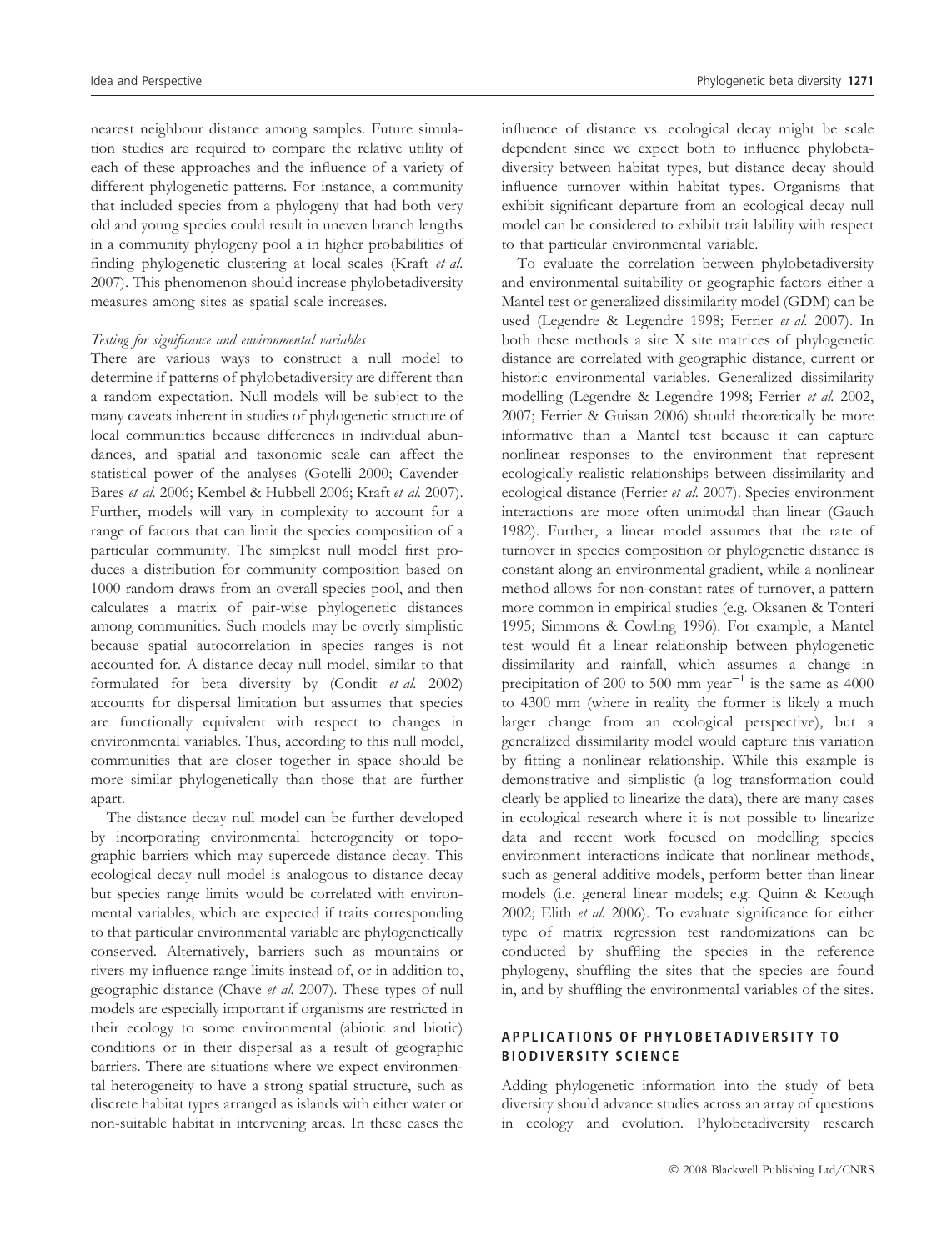provides a link between present spatial variation in community composition and evolutionary mechanisms that influence this variation, such as speciation and trait evolution. Here we develop a series of research areas where quantifying phylobetadiversity could provide significant insight into what mechanisms influence observed patterns of diversity. What follows is not exhaustive; our goal is to develop a diverse set of examples in order to stimulate further use of phylobetadiversity in ecological and evolutionary studies.

#### Phylobetadiversity and speciation

Using a framework such as the GDM described above, a series of correlates could be explored to evaluate what types of environmental gradients or barriers influence turnover for different species groups (Chave et al. 2007). This sort of analysis has been undertaken for studies of beta diversity and has shown that both current and historic factors can influence beta diversity patterns with pronounced differences depending on the dispersal abilities of the taxonomic group being examined (e.g. Graham et al. 2006). Extending such analyses to explore correlates of phylobetadiversity will allow us to more rigorously quantify connectivity among communities, and hence the potential for allopatric speciation, and the strength of environmental gradients and potential for ecological speciation.

For example, at a regional scale, such as a mountain range, we can explore how beta diversity and phylobetadiversity vary across two different types of gradients: space at the same elevation (Fig. 2, line A & C) and elevation (Fig. 2, line B). In the former, we expect species at higher elevations (line A) to currently be more isolated than species at lower elevations (line C) given that high elevation climates are less



Figure 2 A schema of different types of environmental gradients that may influence patterns of species turnover through time and space.

likely to be continuous in rugged mountain terrain than lower elevations. This general pattern, isolation of mountain top species relative to mid-elevation species, is likely even given cooler or warmer historic climate conditions. If organisms' traits are generally conserved with respect to their environmental niches, this should promote isolation between high elevation habitats and hence increase the potential for allopatric speciation (Wiens 2004). As a result, close relatives should be found in similar climatic regions, such as mountain tops, separated by regions of low niche suitability (Kozak & Wiens 2006). Empirical studies of sister-taxa of Appalachian salamanders indicate that high elevation sister-taxa have similar climatic niches, especially in comparison to lower elevation congeneric species suggesting that niche conservatism and climatic isolation resulted in allopatric speciation (Kozak & Wiens 2006). Extending this rational to an entire community we expect a relatively low phylobetadiversity (and potentially higher beta diversity) across high elevation regions (line A) if allopatric speciation were prevalent across the clade.

Evaluation of how phylobetadiversity patterns change in a given region is particularly informative in comparison to gradients or potential barriers within the same region (i.e. Fig. 2, line B & C). For example, if niches were conserved we would expect a higher phylobetadiversity along an altitudinal (i.e. climatic) gradient. An alternative to niche conservatism is that traits that confer survival and fitness in a particular niche are evolutionarily labile, and that divergent selection across environmental gradients can lead to ecological speciation, which can occur allopatrically or parapatrically (Moritz et al. 2000; Schluter 2000; Kozak & Wiens 2007). In this case, we would expect lower phylobetadiversity across gradient B than if niches were conserved. Alternatively, different types of environmental variables, such as current environment and historic isolation or habitat stability, can be used to evaluate what factors might influence patterns of both beta diversity and phylobetadiversity. For example, Graham et al. (2006) evaluated how beta diversity was influenced by current and historic environmental variables. This type of study could be extended to evaluate how these variables correlated with phylobetadiversity where we might expect a stronger influence of those variables that drive speciation.

The above-mentioned approaches would be strengthened by evaluating if patterns were consistent across multiple groups. In addition, research could focus on explicit traits, such as frost tolerance in plants or flight physiology in hummingbirds where specific hypotheses can be generated to better understand what factors influence range limits and how these in turn interact with existing environmental variables to promote isolation (i.e. Wiens et al. 2006). The pattern of trait variation across geography or environmental gradients and as a function of phylogenetic distance should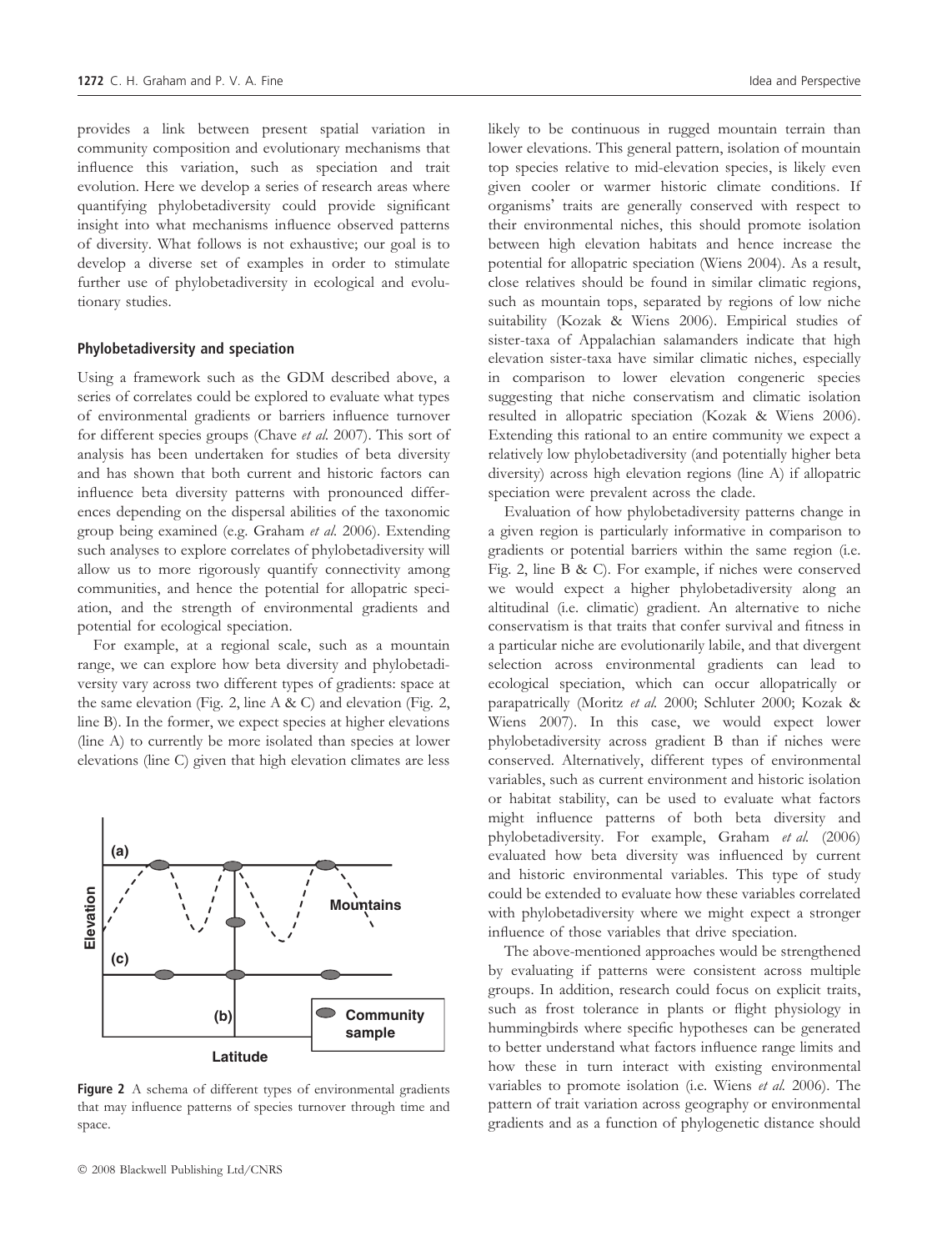

Figure 3 Changes in within-community traits across spaces as a function of phylogenetic distance.

provide additional information on trait lability. If trait distance is positively correlated with phylogenetic distance then these traits are phylogenetically conserved (Fig. 3a). Conservation of traits, coupled with limited dispersal abilities, might lead to lower local species richness and potentially empty niches. In contrast, if the traits that exhibit variation within a local community are divergent among sister taxa this suggests that such traits are labile and this lability may allow closely related species to coexist (Fig. 3b). Hence, evaluating the relationship between trait and phylogenetic distance across space provides additional insight into the forces that govern species richness at local scales. Integrating studies of traits together with phylobetadiversity measures will provide a more complete picture of the role of geographic isolation and ecological speciation in driving diversity patterns in different regions of the world.

# Phylobetadiversity and ecological niche modelling (ENM)

Exploring why particular species are not found in all habitats that are physiologically suitable should allow us to evaluate the relative importance of factors such as dispersal limitation, biogeographic barriers and biotic interactions (competition, natural enemies) affecting patterns of both beta diversity and phylobetadiversity. Combining ecological niche modelling (ENM) with patterns of species occurrence provides a method to better understand the specific mechanisms influencing patterns of both beta diversity and phylobetadiversity. For instance, Anderson et al. (2002) used ENM to show that species replacements along an elevational gradient are likely caused by competition. Svenning & Skov (2004) used ENM to demonstrate that some tree species in Europe had not moved as far north as predicted by their ENM suggesting that diversity patterns from southern to northern Europe might be a result of dispersal limitation.

To integrate ENM with phylobetadiversity, one can compare the phylogenetic and trait similarity among species that exist in a given community with those of species that



Figure 4 Depicted are two communities and an ecological niche model prediction (ENM) for species A. In this example species B is excluding species A because of their phylogenetic proximity and the more distant C was able to coexist with both. In community 1 species A is predicted to be present and is present. In community 2 species A is predicted to be present but is not present. The closest relative to species A in community 1 (species C) is more distant than the closest relative in community 2 (species B).

are predicted to exist in it (Fig. 4). If a species is predicted to exist in a community but does not then a series of alternative hypotheses can be evaluated. For example, if competition was important in structuring communities then we might predict that if a target species does not occur where it is predicted to a phenotypically similar and potentially closely related species might exist there in its place. The potential role of competition in limiting the target species could be evaluated by comparing traits and phylogenetic relationships of the species that is most similar (with respect to physiology or other traits that allow survival at that particular climate or soil type) to the target species where it does and does not exist (Fig. 4). Alternatively, a species might not exist where it is predicted to because of a large barrier between two communities that a given species (or suite of species) is unlikely to cross. Essentially, integrating ENM with phylobetadiversity allows us to determine what species can exist in a given community and then to start to investigate alternative hypotheses about why a given species might be absent. Such investigations could include evaluating if absent species are dispersal limited or the extent to which biotic interactions influence community assembly (e.g. manipulative experiments to investigate the role of interspecific competition and natural enemies).

#### Phylobetadiversity and neutral models

The unified neutral theory posits that species–neutral interactions structure ecological communities more strongly than deterministic forces such as niche and habitat specialization, competition and density-dependent enemy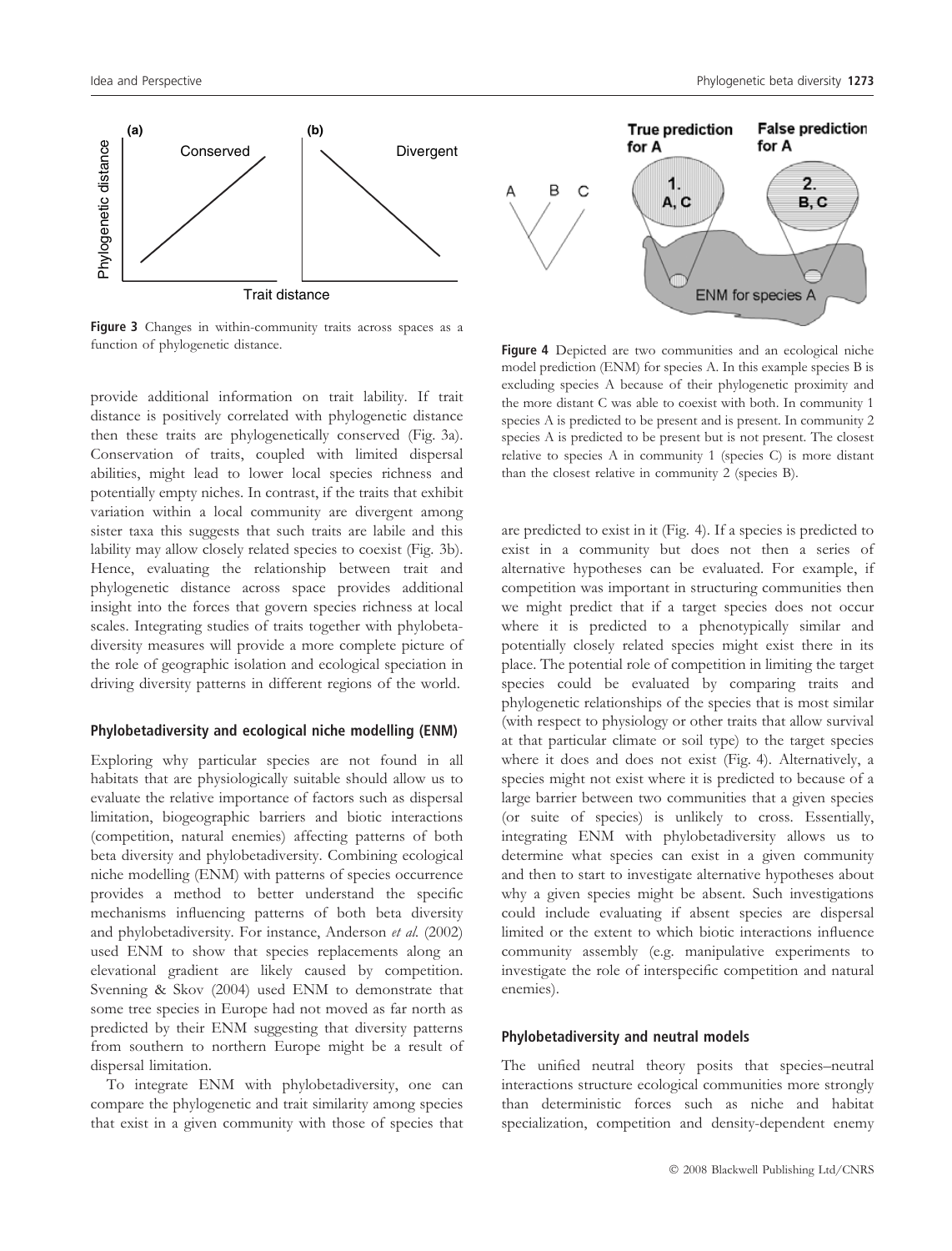attack (Hubbell 2001, 2003; Kembel & Hubbell 2006). Theoretically, tests of phylogenetic community structure could quantify the relative importance of species-neutral vs. deterministic forces, and if communities represented random assemblages of the regional reference pool this would be consistent with the unified neutral theory (Kembel & Hubbell 2006). Unfortunately, scale dependence and uncertainty of appropriate null models can prevent clear tests of neutral theory, because changing the geographic scale and taxonomic scale often influences whether local communities exhibit random, clustered or overdispersed phylogenetic structure (Kembel & Hubbell 2006; Swenson et al. 2006; Kraft et al. 2007). Phylobetadiversity analyses, however, may provide a more rigorous test of the influence of neutral process in community structure, because one can explicitly compare communities along a continuum of geographic distances and incorporate different habitat types. For example, if dispersal limitation is important for a group of organisms (i.e. trees, Hubbell et al. 1999), neutral processes should result in phylogenetic trees that have strong patterns of geographic structure. Deterministic forces such as habitat specialization are hypothesized to be unimportant, thus neutral theory should predict clades with random ecological structuring. Thus, phylogenies of organisms structured by species-neutral forces should resemble Fig. 1b, clade type 3, and phylobetadiversity comparisons between and within habitats are predicted to resemble Fig. 1c, clade type 3, with measures of phyobetadiversity increasing with increasing spatial scale.

## Phylobetadiversity and global biodiversity patterns

Phylobetadiversity can provide insight into environmental and historical factors that influence variation in species richness across biomes. For instance, evaluating how phylobetadiversity varies across a series of environmental and historical gradients can be used to explore species generation on mountain ranges across different biomes since the climatic zonation of mountains has a strong latitudinal component (Janzen 1967). Janzen (1967) suggested that selection for reproductive isolation between similar elevational habitats should be more prevalent in tropical mountains. Smaller seasonal variation in tropical mountains should result in greater climatic stratification along an elevational gradient, promoting selection of organisms with narrow temperature tolerances and an increase in beta diversity along altitudinal gradients. In contrast, temperature seasonality in temperate mountains would be comparatively large, selecting for species with broader physiological tolerances (Ghalambor et al. 2006) and hence, causing less potential for climate-associated allopatric isolation and parapatric speciation along altitudinal gradients (Janzen 1967). This hypothesis could be tested by

quantifying the degree of phylobetadiversity in temperate and tropical montane regions and determining the relative importance of climatic factors on influencing patterns of biodiversity. Based on Janzen's hypothesis, we expect the difference in total annual temperature between lowlands and highlands to influence phylobetadiversity in tropical mountains more than in temperate mountains. While phylogenies of a focal clade (i.e. salamanders, Kozak & Wiens 2007) could be used to address this hypothesis, phylobetadiversity analyses would allow a test at the community level, i.e. all vertebrates.

Temperate and tropical biomes differ in other factors besides climate that may influence the degree to which environmental gradients influence speciation rates. For example, biotic interactions are considered to be stronger in tropical than in extra-tropical systems (Dobzhansky 1950; Coley & Barone 1996; Mittelbach et al. 2007). Biotic interactions can interact with abiotic gradients to promote habitat specialization, and over time this phenomenon could lead to habitat-mediated speciation (Fine et al. 2004). The hypothesis that tropical biomes should have stronger patterns of habitat specialization than temperate biomes can be tested by comparing phylobetadiversity across a similar range of environmental variables (i.e. soil chemistry, elevation) between temperate and tropical regions, in conjunction with quantifying the strength of biotic interactions (herbivory, diseases, parasitism). Ultimately, we can use analyses of phylobetadiversity to determine the relative frequency of niche conservatism vs. divergent selection and trait lability in diverse lineages across the biomes of the world, and connect this to mechanistic processes that produce large-scale patterns such as the latitudinal gradient in biodiversity. If high biodiversity in the tropics is largely due to niche conservatism in tropical lineages preventing invasion of extratropical regions as hypothesized by Wiens & Donoghue (2004), than comparisons of sites straddling the frost line should look like the phylobetadiversity comparisons in Fig. 1b and c, clade type 2.

Like the examples presented above, historical biogeography would benefit from evaluating the degree of phylobetadiversity across different gradients and barriers. Historical biogeography attempts to discover connections among different regions as a way to quantify the influence of dispersal vs. in situ radiations at different times across large temporal and spatial scales (Lomolino et al. 2006). Quantifying phylobetadiversity among regions should elucidate the degree of connectivity that has existed as well as the directionality of patterns of dispersal. This type of analysis might be particularly useful if conducted across various taxonomic levels or species with different dispersal abilities (i.e. frogs vs. birds). Species- and family-level analyses might show different patterns; indeed one can partition the strength of phylobetadiversity patterns at different times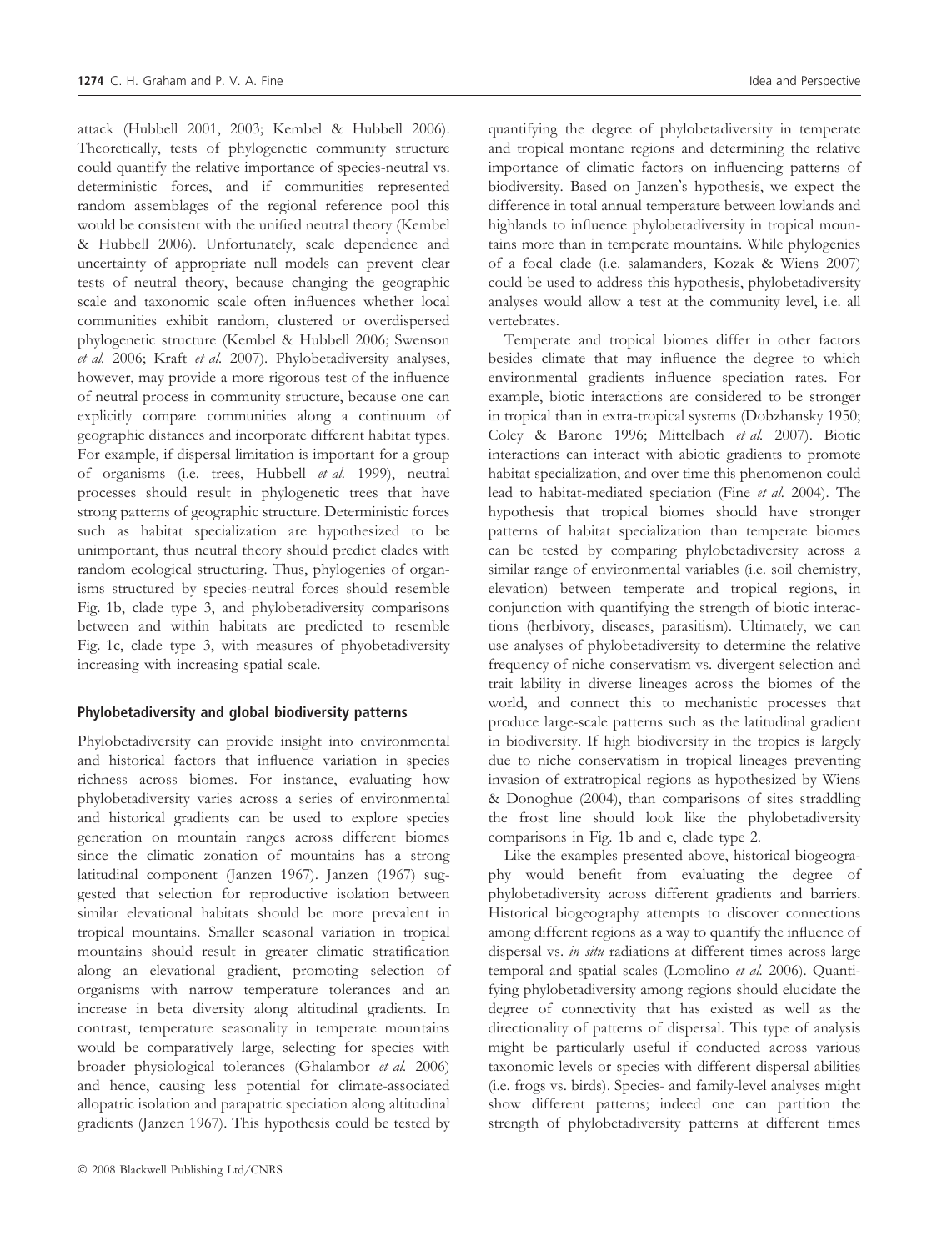(deeper vs. shallower nodes within the community phylogeny, Hardy & Senterre 2007). For instance, if dispersal limitation is a strong force then phylobetadiversity at the species level may be more influenced by within-region environmental gradients and topography while patterns at deeper levels in the phylogeny (corresponding to Linnean families, perhaps) could be influenced by connectivity among regions. Along the same lines, we expect patterns to vary by taxonomic groups depending on dispersal ability (Pennington et al. 2006). Those clades with low dispersal ability should have high geographic clustering (Fig. 1b, clade types  $1-3$ ), while those with high dispersal/vagility should exhibit low geographic clustering (Fig. 1b, clade types 4–5). Finally, phylobetadiversity should provide information about the age and duration of geographic barriers. If barriers are relatively new, or short-lived we expect less phylobetadiversity between sites on both sides of the barrier compared to old or long-standing barriers which should

#### CONCLUSIONS AND PERSPECTIVES

produce greater levels of phylobetadiversity.

Theoretical attempts to explain species diversity traditionally have been studied at distinct spatial and temporal scales. Those founded in evolutionary biology and biogeography posit that diversity is a result of evolutionary diversification across regional or continental scales over long periods of time. In contrast, those elaborated in community ecology have focused on biotic interactions such as competition or predation, played out within small areas and over shorter time periods (Ricklefs 2004; Helmus et al. 2007). While this disparity is increasingly recognized it remains a challenge to combine information from different spatial and temporal scales; a necessary step towards a more mechanistic explanation of diversity patterns. As more and more phylogenetic data are accumulated, we can begin to elucidate the true relationships among organisms as well as the timing of their origination. In this essay we have attempted to integrate the spatial and temporal component of diversity into a single heuristic measure: phylobetadiversity. Phylobetadiversity can be combined with other data (local richness, environmental gradients, historical barriers, species-specific traits) and other methodologies (mapping traits and geography onto phylogenies, community phylogenetic structure) to evaluate how mechanisms, such as dispersal limitation or niche conservatism, combine to cause variation in biodiversity across space.

Understanding the interaction between local and regional controls on biodiversity is not only important for theoretical studies but will allow us to better predict how patterns of biodiversity will be influenced by human-induced climate and land use changes. For instance, if community-wide patterns of phylobetadiversity at large scales indicate that species are in general dispersal limited and highly conserved, we can predict what regions or clades might be negatively influenced by environmental changes. Likewise, linking phylobetadiversity (and beta diversity) to specific gradients or barriers will allow us to predict the influence of environmental changes on community structure. The more we understand the processes underlying current patterns of diversity the more likely we are to be able to mitigate the effects of environmental change.

# ACKNOWLEDGEMENTS

We would like to thank M. Donoghue, C. Webb., W. Jetz, S. Kembel, J. Parra, S. Ferrier, K. Kozak, S. Baines, N. Silva, H. Cornell and three anonymous referees for fruitful discussions about phylobetadiversity and/or comments on the manuscript. This research was supported by NSF grant DEB-416152 to CHG and NSF grant DEB-0743800 to PVAF.

#### **REFERENCES**

- Anderson, R.P., Gomez-Laverde, M. & Peterson, A.T. (2002). Geographical distributions of spiny pocket mice in South America: insights from predictive models. Glob. Ecol. Biogeogr., 11, 131–141.
- Avise, J. (2000). Phylogeography: The History and Formation of Species. Harvard University Press, Cambridge.
- Bryant, J., Lamanna, C., Morlon, H., Kerkhoff, A.J., Enquist, B.J. & Green, J.L. (in press) Microbes on mountainsides: contrasting elevational patterns of bacterial and plant diversity. Proc. Natl Acad. Sci. USA, 105, 11505–11511.
- Cardillo, M., Orme, C.D.L. & Owens, I.P.F. (2005). Testing for latitudinal bias in diversification rates: an example using New World birds. Ecology, 86, 2278–2287.
- Carstens, B.C., Brunsfeld, S.J., Demboski, J.R., Good, J.M. & Sullivan, J. (2005). Investigating the evolutionary history of the Pacific Northwest mesic forest ecosystem: hypothesis testing within a comparative phylogeographic framework. Evolution, 59, 1639–1652.
- Cavender-Bares, J., Ackerly, D.D., Baum, D.A. & Bazzaz, F.A. (2004). Phylogenetic overdispersion in Floridian oak communities. Am. Nat., 163, 823-843.
- Cavender-Bares, J., Keen, A. & Miles, B. (2006). Phylogenetic structure of floridian plant communities depends on taxonomic and spatial scale. Ecology, 87, S109-S122.
- Chave, J., Chust, G. & Thébaud, C. (2007). The importance of phylogenetic structure in biodiversity studies. In: Scaling Biodiversity (eds Storch, D., Marquet, P. & Brown, J.H.), Institute Editions, Santa Fe, pp. 151–167.
- Coley, P.D. & Barone, J.A. (1996). Herbivory and plant defenses in tropical forests. Annu. Rev. Ecol. Syst., 27, 305-335.
- Condit, R., Pitman, N., Leigh, E.G., Chave, J., Terborgh, J., Foster, R.B. et al. (2002). Beta-diversity in tropical forest trees. Science, 295, 666–669.
- Davies, R.G., Orme, C.D.L., Webster, A.J., Jones, K.E., Blackburn, T.M. & Gaston, K.J. (2007). Environmental predictors of global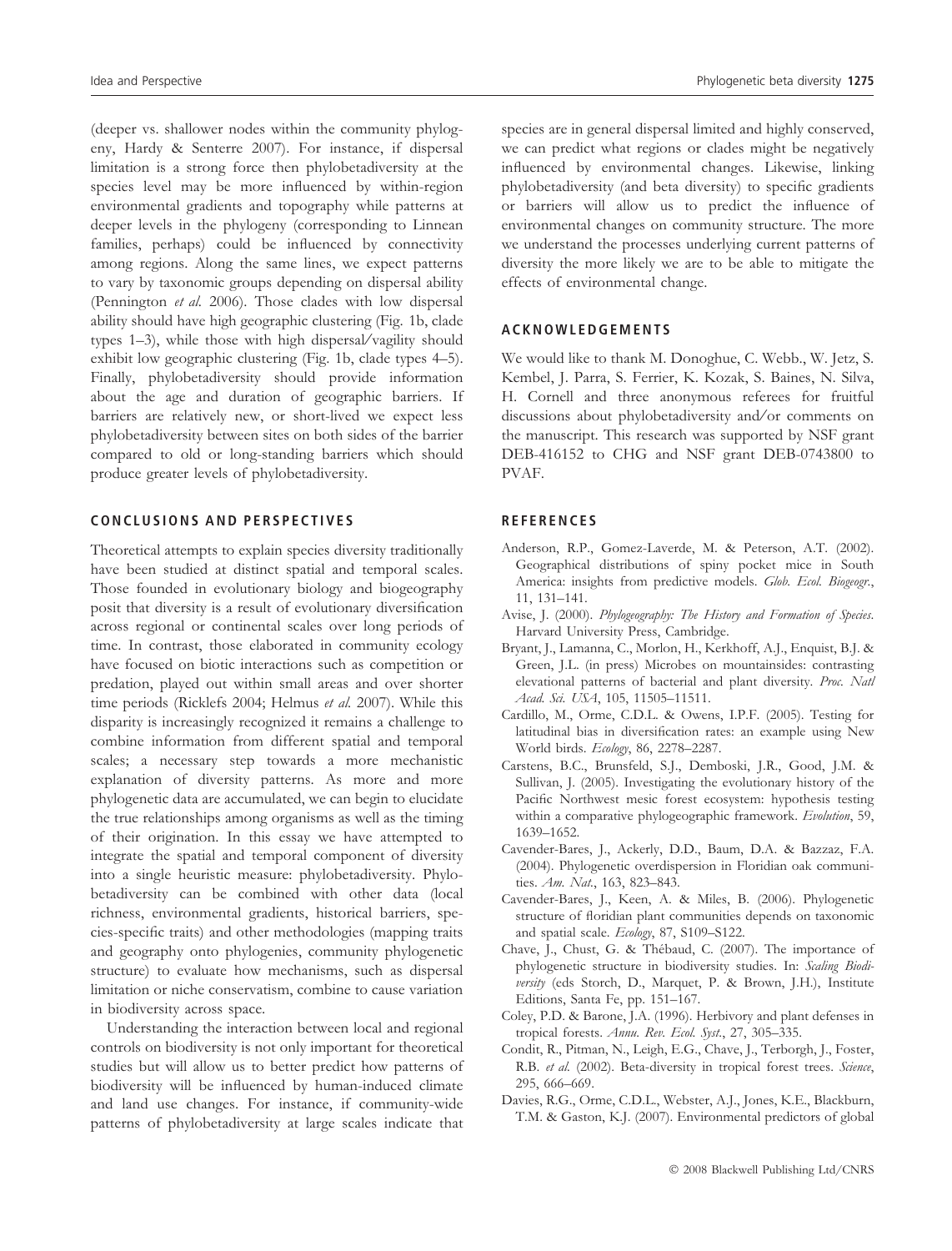parrot (Aves : Psittaciformes) species richness and phylogenetic diversity. Glob. Ecol. Biogeogr., 16, 220-233.

- Dobzhansky, T. (1950). Evolution in the tropics. Am. Sci., 38, 209– 221.
- Donoghue, M.J. & Smith, S.A. (2004). Patterns in the assembly of temperate forests around the Northern Hemisphere. Philos. Trans. R Soc. Lond. Ser. B Biol. Sci., 359, 1633–1644.
- Elith, J., Graham, C.H., Anderson, R.P., Dudik, M., Ferrier, S., Guisan, A. et al. (2006). Novel methods improve prediction of species' distributions from occurrence data. Ecography, 29, 129-151.
- Felsenstein, J. (2008). Comparative methods with sampling error and within species variation: contrasts revisited and revised. Am. Nat., 171, 713–725.
- Ferrier, S. & Guisan, A. (2006). Spatial modelling of biodiversity at the community level. *J. Appl. Ecol.*, 43, 393-404.
- Ferrier, S., Drielsma, M., Manion, G. & Watson, G. (2002). Extended statistical approaches to modelling spatial pattern in biodiversity in northeast New South Wales. II. Community-level modelling. Biodivers. Conserv., 11, 2309–2338.
- Ferrier, S., Manion, G., Elith, J. & Richardson, K. (2007). Using generalized dissimilarity modelling to analyse and predict patterns of beta diversity in regional biodiversity assessment. Divers. Distrib., 13, 252–264.
- Fine, P.V.A., Mesones, I. & Coley, P.D. (2004). Herbivores promote habitat specialization by trees in Amazonian forests. Science, 305, 663–665.
- Fine, P.V.A., Daly, D.C., Munoz, G.V., Mesones, I. & Cameron, K.M. (2005). The contribution of edaphic heterogeneity to the evolution and diversity of Burseraceae trees in the western Amazon. Evolution, 59, 1464–1478.
- Forest, F., Grenyer, R., Rouget, M., Davies, T.J., Cowling, R.M., Faith, D.P. et al. (2007). Preserving the evolutionary potential of floras in biodiversity hotspots. Nature, 445, 757-760.
- Gauch, H.G., Jr (1982). Multivariate Analysis in Community Structure. Cambridge University Press, Cambridge.
- Ghalambor, C.K., Huey, R.B., Martin, P.R., Tewksbury, J.J. & Wang, G. (2006). Are mountain passes higher in the tropics? Janzen's hypothesis revisited. Integr. Comp. Biol., 46, 5-17.
- Gotelli, N.J. (2000). Null model analysis of species co-occurrence patterns. Ecology, 81, 2606-2621.
- Graham, C.H., Moritz, C. & Williams, S.E. (2006). Habitat history improves prediction of biodiversity in rainforest fauna. Proc. Natl Acad. Sci. USA, 103, 632–636.
- Hardy, O.J. & Senterre, B. (2007). Characterizing the phylogenetic structure of communities by an additive partitioning of phylogenetic diversity. *J. Ecol.*, 95, 493-506.
- Helmus, M.R., Bland, T.J., Williams, C.K. & Ives, A.R. (2007). Phylogenetic measures of biodiversity. Am. Nat., 169, E68-E83.
- Hubbell, S.P. (2001). The Unified Neutral Theory of Biodiversity and Biogeography. Princeton University Press, Princeton.
- Hubbell, S.P. (2003). Modes of speciation and the lifespans of species under neutrality: a response to the comment of Robert, E. Ricklefs. Oikos, 100, 193–199.
- Hubbell, S.P., Foster, R.B., O'Brien, S.T., Harms, K.E., Condit, R., Wechsler, B. et al. (1999). Light-gap disturbances, recruitment limitation, and tree diversity in a neotropical forest. Science, 283, 554–557.
- Janzen, D.H. (1967). Why mountain passes are higher in tropics. Am. Nat., 101, 233-249.
- Kembel, S.W. & Hubbell, S.P. (2006). The phylogenetic structure of a neotropical forest tree community. Ecology, 87, S86–S99.
- Koleff, P., Gaston, K.J. & Lennon, J.J. (2003). Measuring beta diversity for presence-absence data. *J. Anim. Ecol.*, 72, 367–382.
- Kozak, K.H. & Wiens, J.J. (2006). Does niche conservatism promote speciation? A case study in North American salamanders. Evolution, 60, 2604–2621.
- Kozak, K.H. & Wiens, J.J. (2007). Climatic zonation drives latitudinal variation in speciation mechanisms. Proc. R Soc. B Biol. Sci., 274, 2995-3003.
- Kraft, N.J.B., Cornwell, W.K., Webb, C.O. & Ackerly, D.D. (2007). Trait evolution, community assembly, and the phylogenetic structure of ecological communities. Am. Nat., 170, 271–283.
- Latham, R.E. & Ricklefs, R.E. (1993). Continental comparisons of temperate-zone tree species diversity. In: Species Diversity in Ecological Communities: Historical and Geographic Perspectives (eds Ricklefs, R.E. & Schluter, D.), University of Chicago Press, Chicago, pp. 294–314.
- Legendre, P. & Legendre, L. (1998). Numerical Ecology, 2nd English edn. Elsevier, Amsterdam.
- Lomolino, M.V., Riddle, B.R. & Brown, J.H. (2006). Biogeography, 3rd edn. Sinauer Associates, Inc., Sunderland, MA.
- Losos, J.B. (1996). Phylogenetic perspectives on community ecology. Ecology, 77, 1344–1354.
- Magurran, A.E. (2004). Measuring Biological Diversity. Blackwell Publishing, Oxford.
- Maherali, H. & Klironomos, J.N. (2007). Influence of phylogeny on fungal community assembly and ecosystem functioning. Science, 316, 1746-1748.
- Mittelbach, G.G., Schemske, D.W., Cornell, H.V., Allen, A.P., Brown, J.M., Bush, M.B. et al. (2007). Evolution and the latitudinal diversity gradient: speciation, extinction and biogeography. Ecol. Lett., 10, 315–331.
- Moritz, C., Patton, J.L., Schneider, C.J. & Smith, T.B. (2000). Diversification of rainforest faunas: an integrated molecular approach. Annu. Rev. Ecol. Syst., 31, 533–563.
- Oksanen, J. & Tonteri, T. (1995). Rate of compositional turnover along gradients and total gradient length. *J. Veg. Sci.*, 6, 815–824.
- Pennington, R.T., Richardson, J.E. & Lavin, M. (2006). Insights into the historical construction of species-rich biomes from dated plant phylogenies, neutral ecological theory and phylogenetic community structure. New Phytol., 172, 605-616.
- Qian, H. (2001). A comparison of generic endemism of vascular plants between East Asia and North America. Int. J. Plant Sci., 162, 191–199.
- Qian, H. & Ricklefs, R.E. (2007). A latitudinal gradient in largescale beta diversity for vascular plants in North America. Ecol. Lett., 10, 737-744.
- Qian, H., Ricklefs, R.E. & White, P.S. (2005). Beta diversity of angiosperms in temperate floras of eastern Asia and eastern North America. Ecol. Lett., 8, 15-22.
- Quinn, G. & Keough, M. (2002). Experimental Design and Data Analysis for Biologists. Cambridge University Press, Cambridge.
- Ricklefs, R.E. (2004). A comprehensive framework for global patterns in biodiversity. Ecol. Lett., 7, 1-15.
- Ricklefs, R.E. (2006). Evolutionary diversification and the origin of the diversity–environment relationship. Ecology, 87, S3-S13.
- Ricklefs, R.E. & Schluter, D. (1993). Species diversity: regional and historical influences. In: Species Diversity in Ecological Communities: